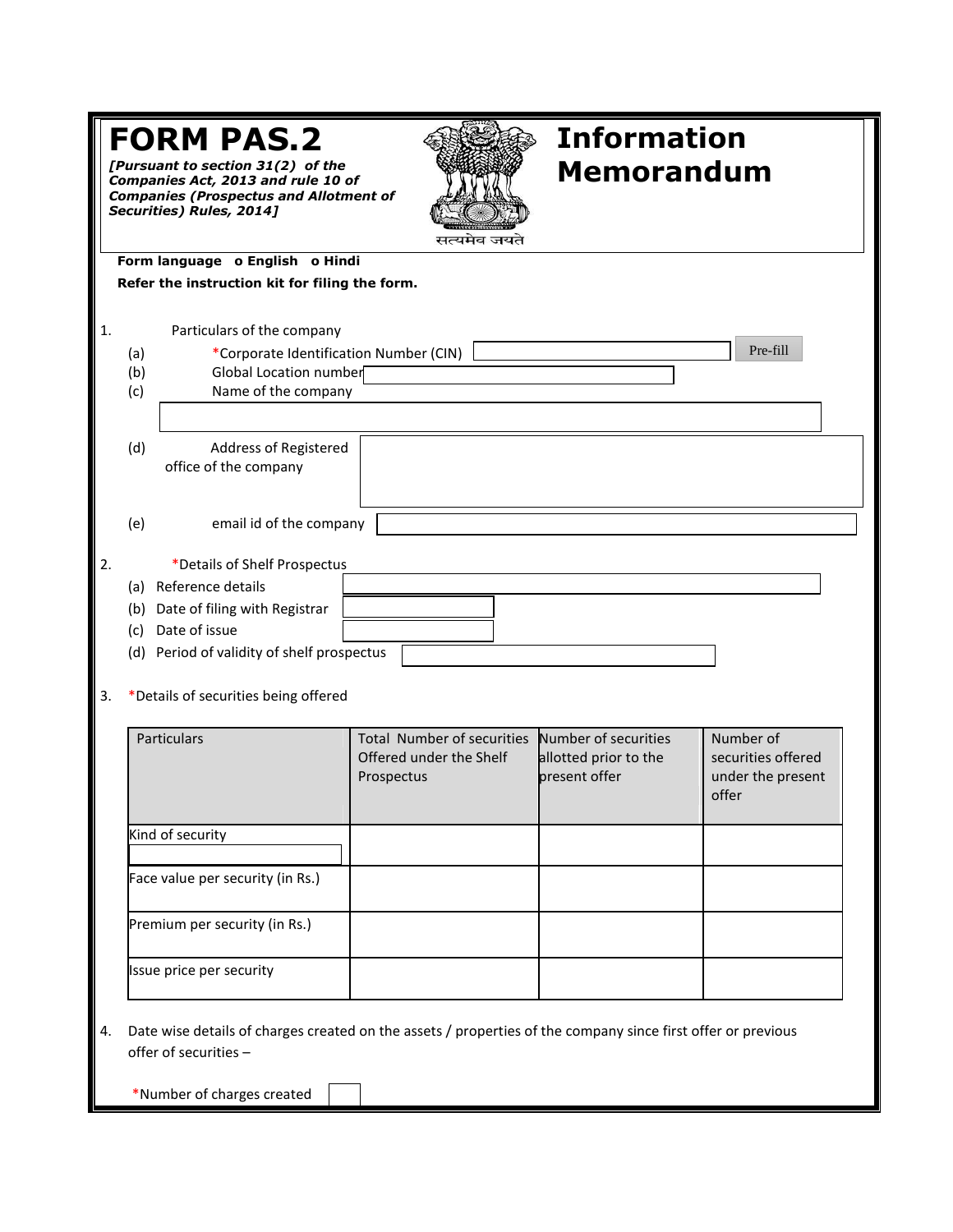|                                                                                          | Particulars of charges created                                    |               |                |  |  |
|------------------------------------------------------------------------------------------|-------------------------------------------------------------------|---------------|----------------|--|--|
|                                                                                          | (a) *Date of creation of charge                                   |               |                |  |  |
| (b) *Purpose for which charge has been created                                           |                                                                   |               |                |  |  |
|                                                                                          |                                                                   |               |                |  |  |
|                                                                                          |                                                                   |               |                |  |  |
|                                                                                          |                                                                   |               |                |  |  |
| *Amount for which charge has been created<br>(c)<br>*Period of charge (in months)<br>(d) |                                                                   |               |                |  |  |
| (e) *Details of assets / property on which charge has been created                       |                                                                   |               |                |  |  |
|                                                                                          |                                                                   |               |                |  |  |
|                                                                                          |                                                                   |               |                |  |  |
| *Name of the charge holder<br>(f)                                                        |                                                                   |               |                |  |  |
| (g)                                                                                      | Brief terms and conditions of the charge                          |               |                |  |  |
|                                                                                          |                                                                   |               |                |  |  |
|                                                                                          |                                                                   |               |                |  |  |
|                                                                                          | *Change in financial position of the company - (Pre allotment and |               |                |  |  |
|                                                                                          | post allotment)                                                   |               |                |  |  |
|                                                                                          |                                                                   |               |                |  |  |
|                                                                                          | Particulars                                                       | Pre allotment | Post allotment |  |  |
|                                                                                          | Equity share capital                                              |               |                |  |  |
|                                                                                          | Preference share capital                                          |               |                |  |  |
|                                                                                          | Reserve and surplus                                               |               |                |  |  |
|                                                                                          | Debt                                                              |               |                |  |  |
|                                                                                          | Secured debts                                                     |               |                |  |  |
|                                                                                          | Unsecured debts                                                   |               |                |  |  |
|                                                                                          |                                                                   |               |                |  |  |
|                                                                                          | <b>Total</b>                                                      |               |                |  |  |
|                                                                                          |                                                                   |               |                |  |  |
|                                                                                          | Changes in the Share Capital, i.e. Capitalization Statement-      |               |                |  |  |
|                                                                                          | Number of times reserves capitalized                              |               |                |  |  |
|                                                                                          | Particulars                                                       |               |                |  |  |
|                                                                                          | Name of the reserve                                               |               |                |  |  |
|                                                                                          | Nature of reserve                                                 |               |                |  |  |
|                                                                                          | Capitalized amount of the reserve                                 |               |                |  |  |
|                                                                                          | Number of shares issued                                           |               |                |  |  |
|                                                                                          | Par value of the shares issued                                    |               |                |  |  |
|                                                                                          |                                                                   |               |                |  |  |
|                                                                                          |                                                                   |               |                |  |  |
|                                                                                          |                                                                   |               |                |  |  |
|                                                                                          | Changes in accounting policies                                    |               |                |  |  |
|                                                                                          |                                                                   |               |                |  |  |
|                                                                                          |                                                                   |               |                |  |  |
|                                                                                          |                                                                   |               |                |  |  |
|                                                                                          |                                                                   |               |                |  |  |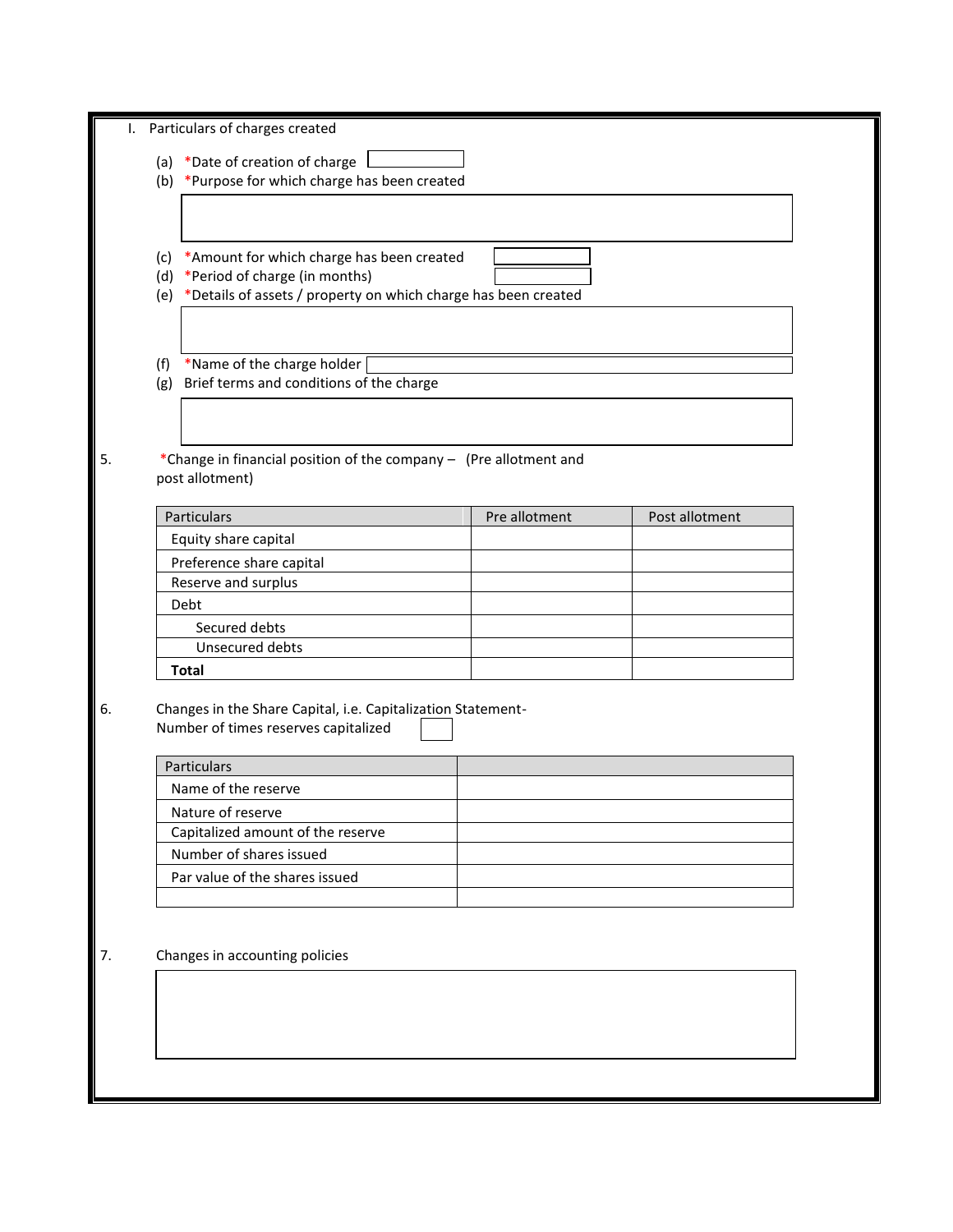| with respect to previous offer |                                                                                                                                                                                                          |  |  |
|--------------------------------|----------------------------------------------------------------------------------------------------------------------------------------------------------------------------------------------------------|--|--|
|                                |                                                                                                                                                                                                          |  |  |
|                                |                                                                                                                                                                                                          |  |  |
|                                |                                                                                                                                                                                                          |  |  |
|                                | Economic changes that may affect income from continuing operations                                                                                                                                       |  |  |
|                                |                                                                                                                                                                                                          |  |  |
|                                |                                                                                                                                                                                                          |  |  |
|                                |                                                                                                                                                                                                          |  |  |
|                                |                                                                                                                                                                                                          |  |  |
|                                | Any significant changes in the activities of the company, which may have a material effect on the<br>profit/loss of the company, including the loss of agencies or markets and similar factors           |  |  |
|                                |                                                                                                                                                                                                          |  |  |
|                                |                                                                                                                                                                                                          |  |  |
|                                |                                                                                                                                                                                                          |  |  |
|                                |                                                                                                                                                                                                          |  |  |
|                                | *Changes in the total turnover of each major industry segment in which the issuer operates                                                                                                               |  |  |
|                                |                                                                                                                                                                                                          |  |  |
|                                |                                                                                                                                                                                                          |  |  |
|                                |                                                                                                                                                                                                          |  |  |
|                                |                                                                                                                                                                                                          |  |  |
|                                |                                                                                                                                                                                                          |  |  |
|                                | Any significant legal proceedings initiated by the company or against the company or its directors, the<br>outcome of which could have an adverse impact on the company                                  |  |  |
|                                |                                                                                                                                                                                                          |  |  |
|                                |                                                                                                                                                                                                          |  |  |
|                                |                                                                                                                                                                                                          |  |  |
|                                |                                                                                                                                                                                                          |  |  |
|                                | Any significant claim made by any person or any authority against the company                                                                                                                            |  |  |
|                                |                                                                                                                                                                                                          |  |  |
|                                |                                                                                                                                                                                                          |  |  |
|                                |                                                                                                                                                                                                          |  |  |
|                                | Any significant change in the business environment of the company whether technological, financial,<br>market related, government policy or otherwise, adversely affecting, in present or in future, the |  |  |
|                                | business of the company                                                                                                                                                                                  |  |  |
|                                |                                                                                                                                                                                                          |  |  |
|                                |                                                                                                                                                                                                          |  |  |
|                                |                                                                                                                                                                                                          |  |  |
|                                | Any significant change in the management or ownership of the company                                                                                                                                     |  |  |
|                                |                                                                                                                                                                                                          |  |  |
|                                |                                                                                                                                                                                                          |  |  |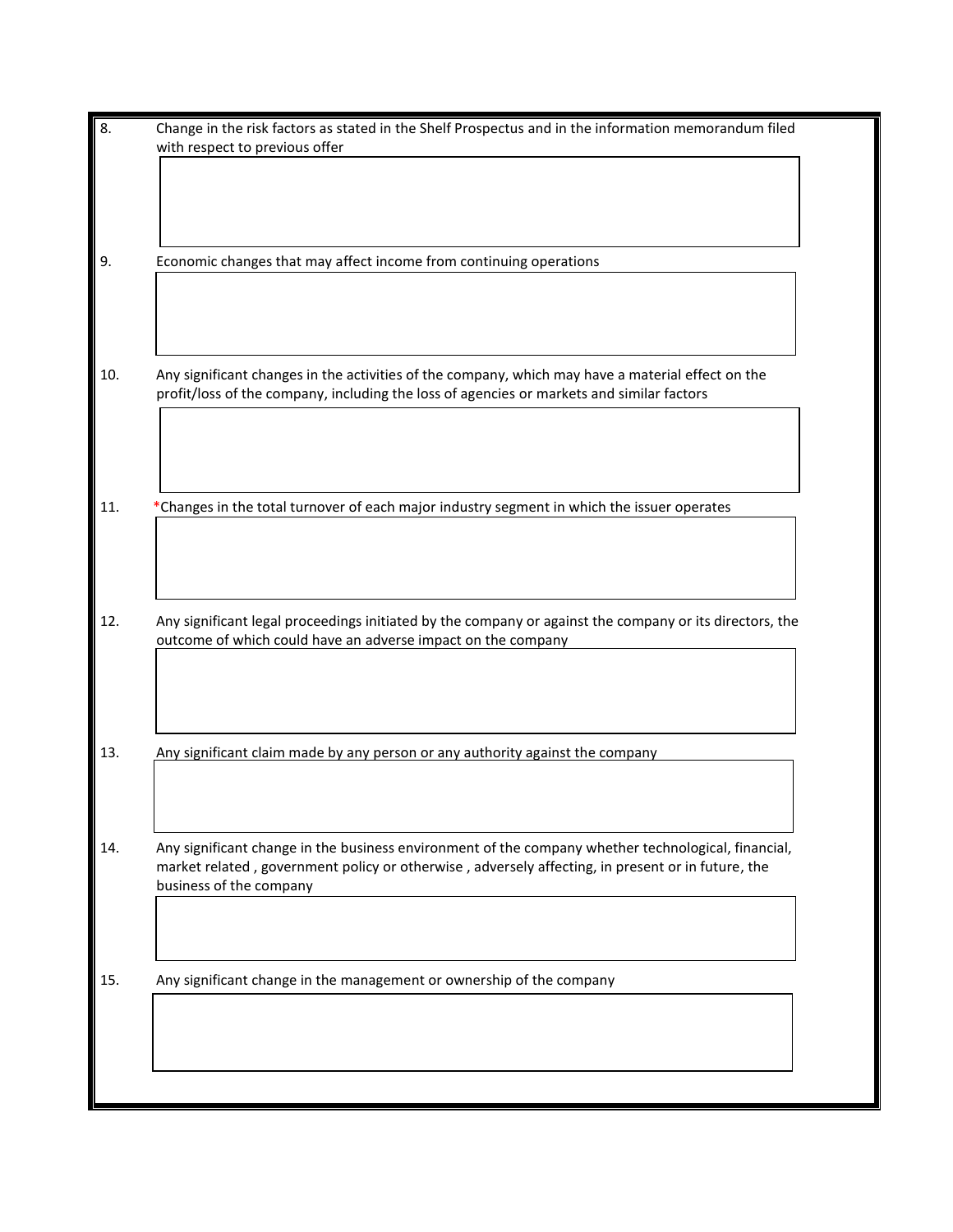| 16.            | Any other change which may reasonably influence the investment decision of an investor                                                                                                                                                         |  |  |  |  |  |
|----------------|------------------------------------------------------------------------------------------------------------------------------------------------------------------------------------------------------------------------------------------------|--|--|--|--|--|
|                |                                                                                                                                                                                                                                                |  |  |  |  |  |
|                |                                                                                                                                                                                                                                                |  |  |  |  |  |
|                |                                                                                                                                                                                                                                                |  |  |  |  |  |
|                |                                                                                                                                                                                                                                                |  |  |  |  |  |
| 17.            | *Gist of details of Proposed objects with reference to the current offering including project plan,                                                                                                                                            |  |  |  |  |  |
|                | financial details, time period of meeting the objects and other relevant factors                                                                                                                                                               |  |  |  |  |  |
|                |                                                                                                                                                                                                                                                |  |  |  |  |  |
|                |                                                                                                                                                                                                                                                |  |  |  |  |  |
|                |                                                                                                                                                                                                                                                |  |  |  |  |  |
|                | <b>Attachments:</b>                                                                                                                                                                                                                            |  |  |  |  |  |
|                | 1. Optional attachment(s), if any.                                                                                                                                                                                                             |  |  |  |  |  |
|                | <b>Declaration</b>                                                                                                                                                                                                                             |  |  |  |  |  |
|                | am authorized by the Board of Directors of the Company vide                                                                                                                                                                                    |  |  |  |  |  |
| resolution no* | dated*<br>to sign this form and declare that all the                                                                                                                                                                                           |  |  |  |  |  |
|                | requirements of Companies Act, 2013 and the rules made thereunder in respect of the subject matter of this form and<br>matters incidental thereto have been complied with. I also declare that all the information given herein above is true, |  |  |  |  |  |
|                | correct and complete including the attachments to this form and nothing material has been suppressed.                                                                                                                                          |  |  |  |  |  |
|                |                                                                                                                                                                                                                                                |  |  |  |  |  |
|                | To be digitally signed by<br><b>DSC Box</b>                                                                                                                                                                                                    |  |  |  |  |  |
| *Designation   |                                                                                                                                                                                                                                                |  |  |  |  |  |
|                | *Director identification number of the director or Managing                                                                                                                                                                                    |  |  |  |  |  |
|                | Director; or DIN or PAN of the manager/CEO/CFO; or                                                                                                                                                                                             |  |  |  |  |  |
|                | Membership number of the Company Secretary                                                                                                                                                                                                     |  |  |  |  |  |
|                | Certificate by practicing professional                                                                                                                                                                                                         |  |  |  |  |  |
|                | I declare that I have been duly engaged for the purpose of certification of this form. It is hereby certified that I have gone                                                                                                                 |  |  |  |  |  |
|                | through the provisions of the Companies Act, 2013 and Rules thereunder for the subject matter of this form and matters                                                                                                                         |  |  |  |  |  |
|                | incidental thereto and I have verified the above particulars (including attachment(s)) from the original records<br>maintained by the Company which is subject matter of this form and found them to be true, correct and complete and no      |  |  |  |  |  |
|                | information material to this form has been suppressed.                                                                                                                                                                                         |  |  |  |  |  |
|                | I further certify that:                                                                                                                                                                                                                        |  |  |  |  |  |
| 1.             | The said records have been properly prepared, signed by the required officers of the Company and maintained as                                                                                                                                 |  |  |  |  |  |
|                | per the relevant provisions of the Companies Act, 2013 and were found to be in order;                                                                                                                                                          |  |  |  |  |  |
| 2.             | All the required attachments have been completely and legibly attached to this form.                                                                                                                                                           |  |  |  |  |  |
|                | To be digitally signed by:                                                                                                                                                                                                                     |  |  |  |  |  |
|                |                                                                                                                                                                                                                                                |  |  |  |  |  |
|                | Chartered accountant (in whole-time practice) or<br>Cost accountant (in whole-time practice) or                                                                                                                                                |  |  |  |  |  |
|                | Company secretary (in whole-time practice)                                                                                                                                                                                                     |  |  |  |  |  |
|                | Whether associate or fellow<br>Associate<br>Fellow                                                                                                                                                                                             |  |  |  |  |  |
|                | Membership number                                                                                                                                                                                                                              |  |  |  |  |  |
|                | *Certificate of practice number                                                                                                                                                                                                                |  |  |  |  |  |
|                |                                                                                                                                                                                                                                                |  |  |  |  |  |
|                |                                                                                                                                                                                                                                                |  |  |  |  |  |